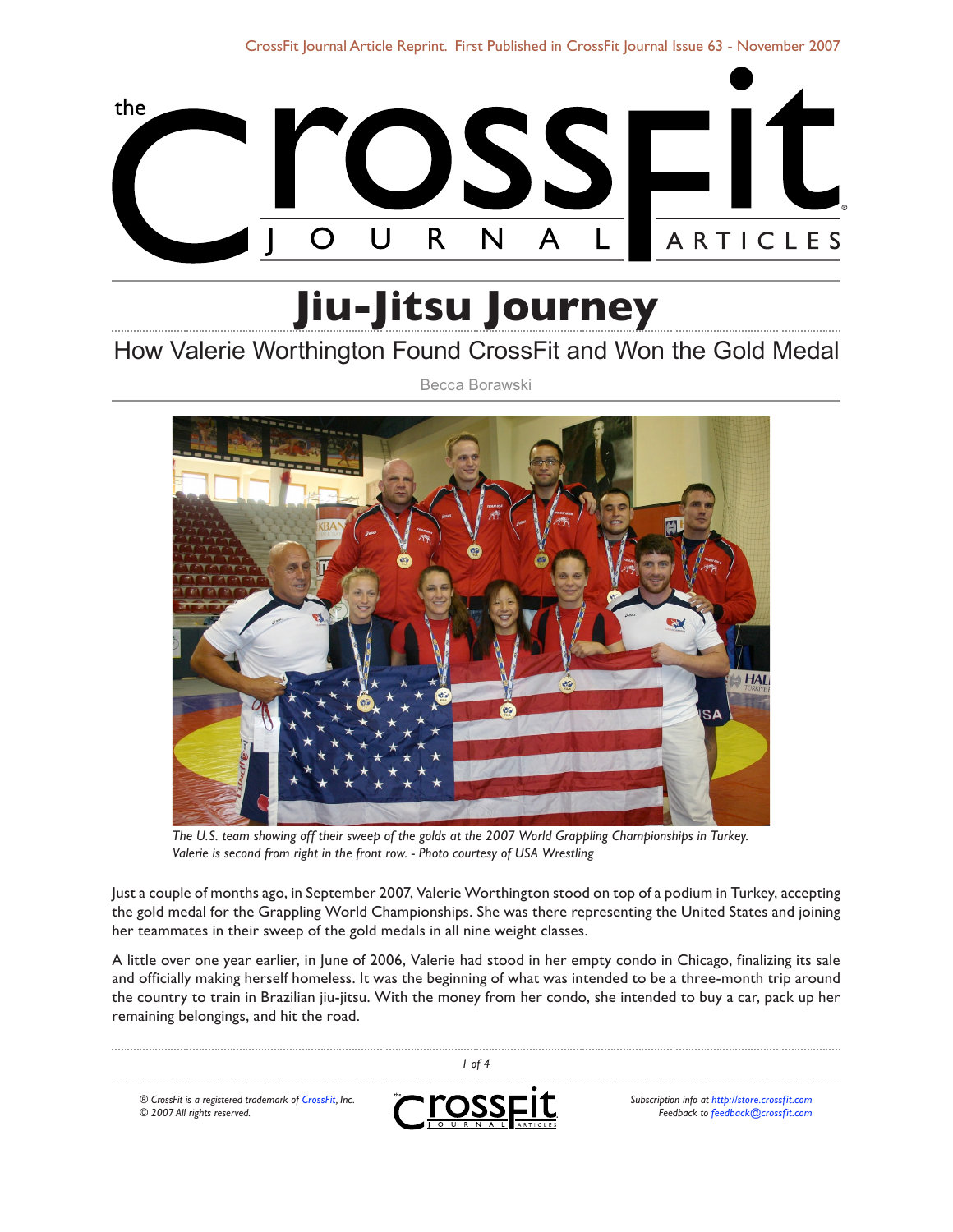## Jiu-Jitsu Journey (continued...)

Like many young professionals, Valerie reached a point in her life where she realized she had the car, the home, the job, and everything she was "supposed" to have, but it no longer felt satisfying. A graduate of Dartmouth and Michigan State University, Valerie was putting her doctorate in educational psychology to use working with the state of Illinois and an education corporation. Outside of work she had run marathons, trained in Muay Thai, and finally settled into training Brazilian jiu-jitsu with Carlson Gracie and Carlson Gracie, Jr., eventually earning her purple belt.

Despite all that, she felt a growing discontent and that perhaps the ambitions she had been fulfilling were not really her own. She took a close look at her life and desires and made the decision to start over, without knowing exactly where it was she was headed.

So, on July 1, 2006, Valerie left Chicago in her newly purchased car and began her journey. Her original intention was to travel around the country for three months visiting various jiu-jitsu and grappling schools. For her, jiu-jitsu was not only physically challenging, it presented something deeper. "There's just something about pushing yourself physically that I think brings out a lot of mental, psychological, and emotional issues and fortitude," she says.

A couple months into her journey, Valerie arrived in Los Angeles. Her intention was to train for two weeks and move on. The first school she trained at was the New Breed Academy, with instructors John Ouano and Johnny Ramirez. When Ramirez asked Valerie where she was staying and she had no answer, he offered up the academy as a place to stay.

For the next three months, the academy was Valerie's home, and also the link that brought her to CrossFit. Fellow grappler Sean Robinson also trains in jiu-jitsu at New Breed and in CrossFit at Petranek Fitness/ CrossFit Los Angeles. Intrigued, Valerie came to a CrossFit class with him one morning. "I came in and I thought, maybe I know some things, and then I thought, wow, I really don't even know how much I don't know," she says of her first experience. "CrossFit is a lot like grappling and jiu-jitsu, and what I mean by that is, first of all, there's always something to work on, always something more to challenge you, and, second, it's always extremely humbling."

Like jiu-jitsu, CrossFit presented an arena in which to challenge herself, physically and psychologically.

Now, Valerie has been training at Petranek Fitness regularly since April 2007 and used it to prepare her for her grappling competitions. Having tried competing years earlier, Valerie at first shied away from another go at it. "I didn't have the realization until more recently that skill in jiu-jitsu and skill in competing are two different things." Her initial lack of success in competition as a blue belt had turned her off because she equated it with shortcomings in her jiu-jitsu and was not quite ready to face that.

Being in the highly competitive jiu-jitsu environment of Southern California, however, drew Valerie to try competition again. As a more mature athlete, and now a purple belt, she actively wanted to improve her jiu-jitsu and knew that competition was a way to do so. In competition there are unknown elements of the competitors, mental stressors, and great physical demands—the same things her CrossFit training was helping her to develop.

Competition was also scary. That's where Valerie's personal philosophy kicked in once again. "My philosophy these days, or the way I live my life these days, is that if someone suggests something and my immediate reaction is, oh, I could never do that, then I have to do it." She explains this philosophy was the root of her journey and of her exploration of jiu-jitsu, "That's why I ran a marathon, why I started to compete, why I started jiu-jitsu to begin with. The more I said to myself, I can't



*Valerie on top against Milda Shibonis at the World Team Trials. - Photo courtesy of AliciaPhotos.com*

*® CrossFit is a registered trademark of [CrossFit,](http://www.crossfit.com) Inc. © 2007 All rights reserved.*



*2 of 4*

*Subscription info at [http://store.crossfit.com](http://journal.crossfit.com) Feedback to [feedback@crossfit.com](mailto:feedback@crossfit.com)*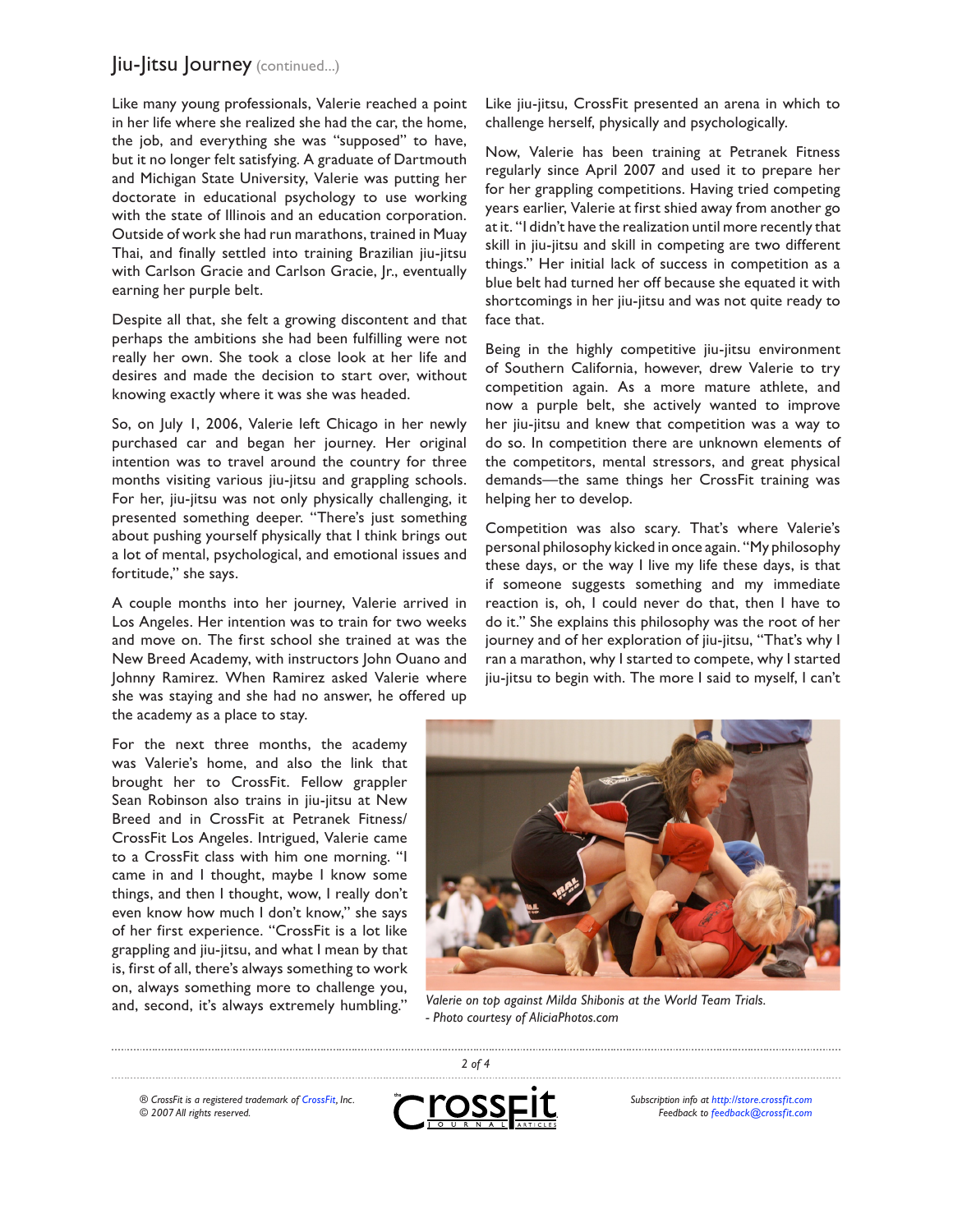### Jiu-Jitsu Journey (continued...)

do this, I can't leave, I can't up and move and sell, the more I said, well there's clearly something here that I have to explore."

This second time around, Valerie found great success in competition. She competed and won at local and national levels and earned herself a spot on the U.S. team headed for the World Grappling Championships in Turkey.

CrossFit was an essential part of Valerie's preparation for her journey to Turkey. "When I started to compete halfway seriously I was really concerned about conditioning, about my ability to last throughout however many matches I would need, and to have explosiveness when I needed it. It's something that I felt the lack of when I first started competing, because I thought, like a lot of grapplers do that I already train all the time." Many grapplers will argue that if they want to have the conditioning to do jiu-jitsu, they should just do jiu-jitsu all the time. "But you're not training all the time the way you compete," says Valerie. "Training and competing are two different skill sets and require two different types of energy and strength and focus." It's the difference between a skill-based workout and a metabolic conditioning workout in CrossFit—you need the skills to be able to do the metabolic workout effectively and efficiently, but you can't be prepared for the metabolic workout if you never train under those conditions.

"A really huge part of the skill set of being a competitor is feeling prepared," states Valerie. Since doing CrossFit, her feeling of preparation and confidence has been higher than ever before. "When I went to Turkey, when I went



to the Mundials, when I've done different competitions since I started CrossFit, I've never worried that I'll gas before my opponent." Valerie speaks often of the tremendous confidence that knowledge has given her and the competitive edge it brings to a match.

Her teammates speak of her noticeably increased strength. When Valerie began CrossFit, she could not do a single unassisted pull-up; now she can do eleven at once, and has done up to sixty-five within a single workout. In regard to the application of pull-ups to jiu-jitsu, Valerie says, "Those may not seem directly applicable to BJJ, but, for instance, they give me more power in my arm drags, which is an important BJJ movement. Ideally you put your whole body into arm drags, but the arm strength is important too."

Since Valerie began CrossFitting, her squat—and her hip strength and comfort in a fully flexed hip position—have also vastly improved. She began in what she describes as "remedial squat class." Now, she knows from experience what improving her squat can do for her. "In no-gi class a month or so ago, the instructor had us do as many double-leg takedowns as possible in a minute. Double-legs rely on that core strength that comes from the squat. I did the whole minute without stopping (pausing only as long as it took my partner to stand back up), and felt fine afterward. [My partner] and the other students in the class, on the other hand, were gassing pretty hard. And before Petranek Fitness, I would really have felt a drill like that the next day in my glutes and hamstrings. This time, the next day I felt...nothing."

Valerie works hard to strike a balance between her CrossFit training and her grappling and jiu-jitsu training.

> She trains at Petranek Fitness three times a week and trains in grappling and jiu-jitsu up to six times a week. At times she is aware that she is training more efficiently than others and is taking a lesson from CrossFit and learning to take rest days and make her work days more effective and efficient.

> Prior to a competition, Valerie tries to train lighter. If a competition is on Saturday she will train lightly from Tuesday forward, and usually take a couple of days off prior to the tournament. She finds the challenge in tapering is not a physical one, but learning to balance the psychological fear of losing her knowledge with being properly rested.

*® CrossFit is a registered trademark of [CrossFit,](http://www.crossfit.com) Inc. © 2007 All rights reserved.*



*3 of 4*

*Subscription info at [http://store.crossfit.com](http://journal.crossfit.com) Feedback to [feedback@crossfit.com](mailto:feedback@crossfit.com)*